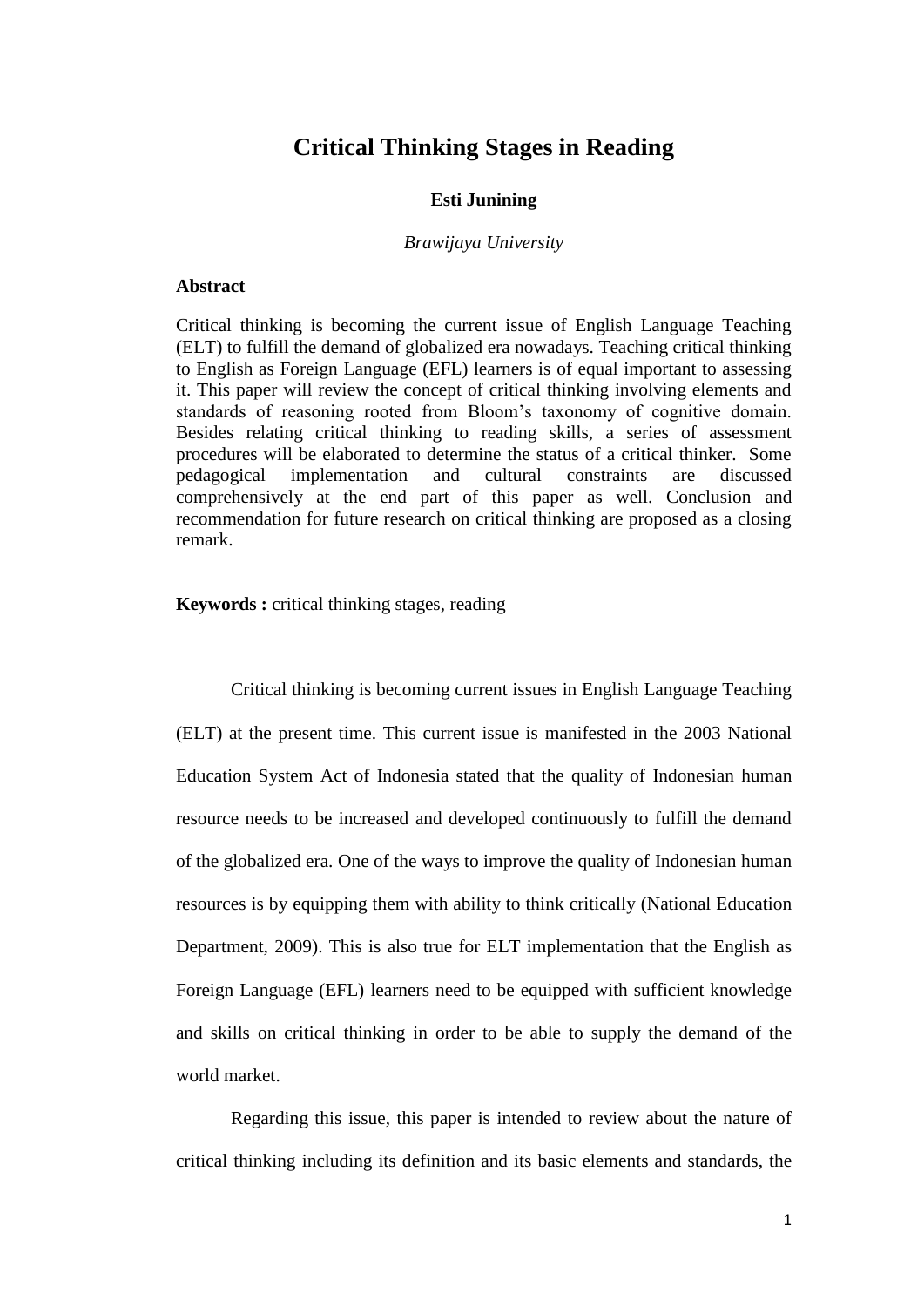relationship between critical thinking and reading covering the incorporation of critical thinking on reading strategies as well as its assessment model. The critical thinking stages determining the thinker's status will be elaborated more at the final part of this paper. As a preliminary discussion, the nature of critical thinking involving its definition and basic elements will be reviewed.

## **A. THE NATURE OF CRITICAL THINKING**

Critical thinking is of important issue in the twentieth century. Everybody talks about critical thinking. One can be a thinker if he/she can solve the problems wisely without quarrelling. The ability to solve the problems actively and systematically is the basic concept of critical thinking. The following part will discuss the definition, the elements and standards of reasoning as the fundamental of critical thinking.

#### **1. Definition of Critical Thinking**

Critical thinking is a way of thinking using cognitive skills, can be rooted from Bloom taxonomy or other taxonomy, involving deep analysis, synthesis and reflection, evaluation, to get as close as possible to the truth to foster understanding, decision-making and guide action (Scriven and Paul,1987; Ellis, 2008). These skills could be achieved by cultivating self-guided, self-disciplined thinking which attempts to reason at the highest level of quality in a fair-minded way. The strength of this thinking is that it continuously attempts to improve one's thinking by systematically subjecting it to intellectual self-assessment (Elder and Paul, 2010). By realizing this self-assessment, no matter how skilled they are as thinkers, they can always improve their reasoning abilities. This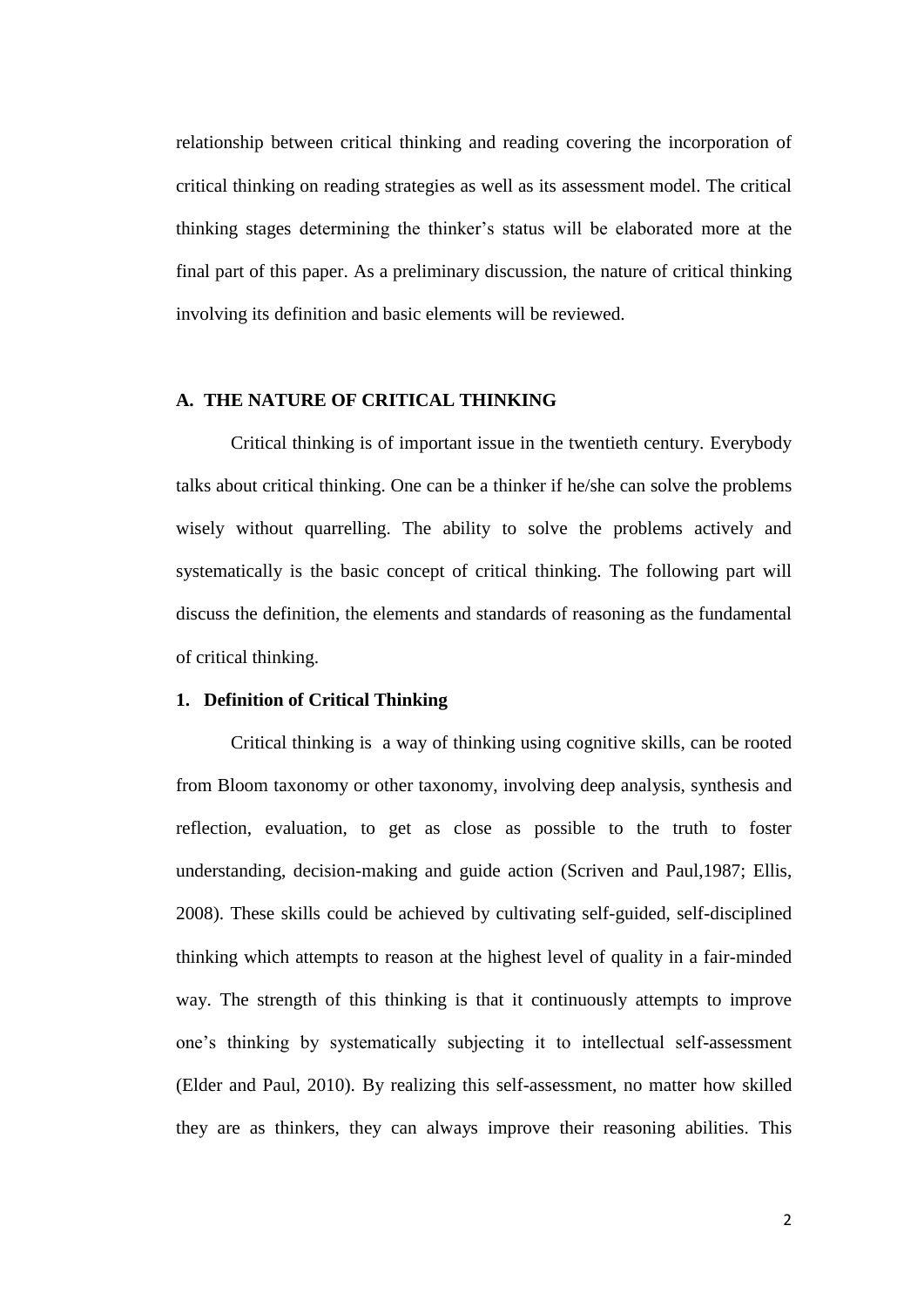specific definition is later used as the primary concept of reviewing critical thinking theories in this paper.

In order to be a good critical thinker, one should think for a purpose, within a point of view, based on assumptions, leading to implications and consequences, using data, facts and experiences, to make inferences and judgments, based on concepts and theories to answer question or solve a problem. The following paragraphs will discuss more detailed description of these eight elements.

### **2. The Elements and Standards of Reasoning**

Reasoning comprises eight elements. Firstly, it emphasizes on the purpose. Purpose is defined as aim, direction that determines the destiny to achieve. Paul and Elder (2007) defines purpose as a goal, objective to accomplish. It includes functions, motives and intention as well. In addition, all reasoning has to generate a purpose, goal, or end in view. Whenever one reasons, there is a purpose. The question is why is purpose important to discuss? Paul and Elder (2007) further stated that there are three primary reasons of discussing the purpose. The first is that a critical thinker should be aware of the condition that when reasoning, people may have different purposes. That is why a critical thinker should be able to identify differing or conflicting purposes that might occur in reasoning. The second is that a critical thinker should be able to identify the best purpose among the many choices. It is from this best purpose that the decision is made. The last is that a critical thinker should be able to identify non-critical thinking motives. The primary purpose in all reasoning should be to discover what is true. But often one has other motives, for example winning an argument that in fact it merely tries to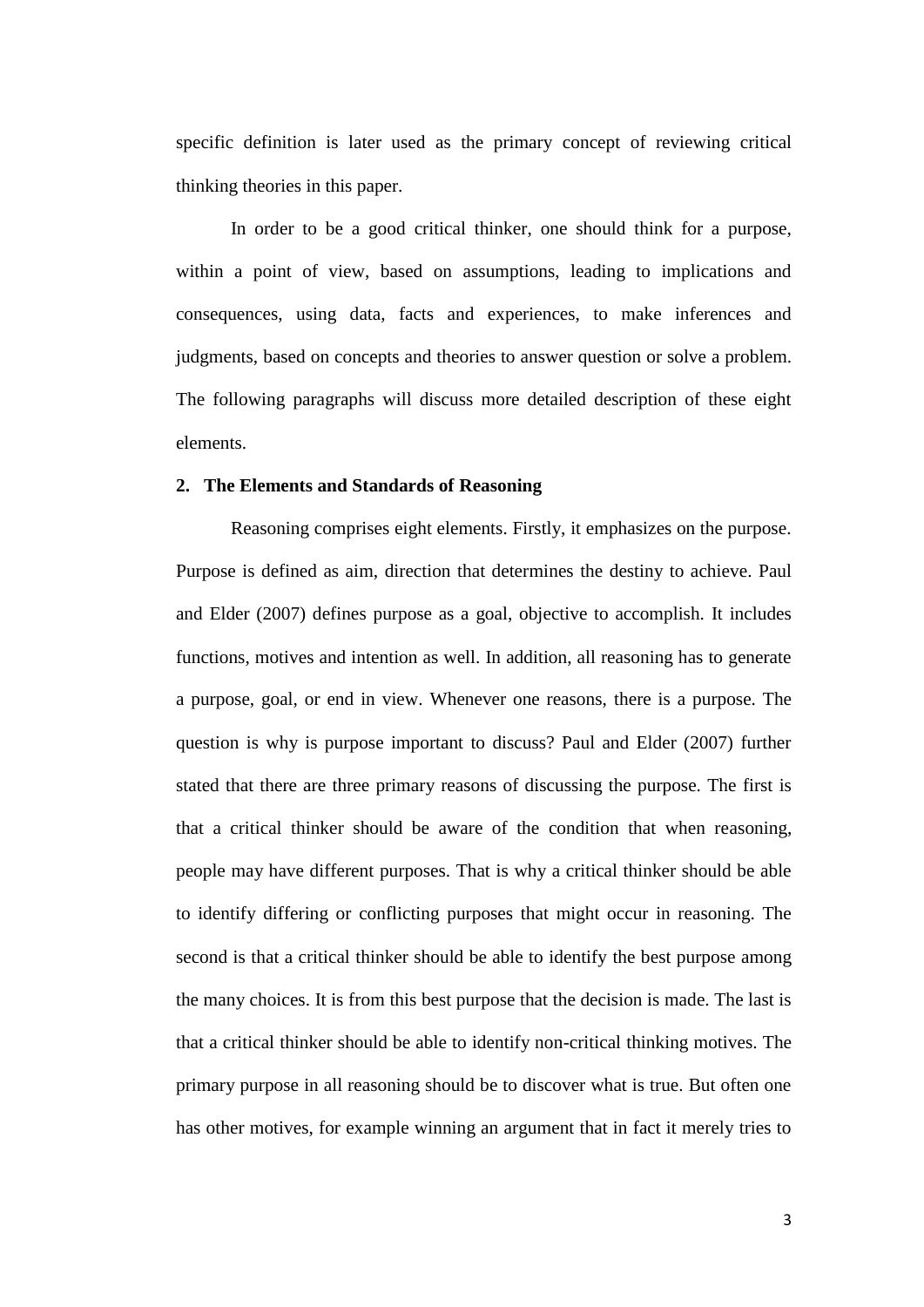protect one's ego, which is far away from being a critical thinker. Regarding the purpose, a critical thinker needs to take time to state the purpose clearly, to distinguish the purpose from related purposes, to check periodically in order to be sure that one is still on target, and to choose significant and realistic purposes.

The second element is point of view. All reasoning is done from some points of view. Havert (2005) defines point of view as literally "the place" from which one views something. It includes what one is looking at and the way one is seeing it. In addition, Paul and Elder (2007) suggest that a critical thinker should understand the limitations of his point of view and to consider other related viewpoints. It is emphasized that a critical thinker should identify his/her point of view, seek other points of view and identify their strengths as well as weaknesses, and strive to be fair-minded in evaluating all points of view.

Assumptions, the third element, are described by Arons (2011) as beliefs a critical thinker should take for granted. They usually operate at the subconscious or unconscious level of thought. Assumptions should be made clear and justified by sound evidence. Besides, a critical thinker should consider how assumptions are shaping his/her point of view.

All reasoning leads somewhere or has implications and consequences. Implications and consequences, the fourth elements of reasoning are defined as claims or truths that logically follow from other claims or truths (Avery, 1999). Implications follow from thoughts, while consequences follow from actions. Implications are inherent in thoughts, whether it is seen or not. The best thinkers think through the logical implications in a situation before acting. In order to be a good thinker, it is suggested to trace the implications and consequences that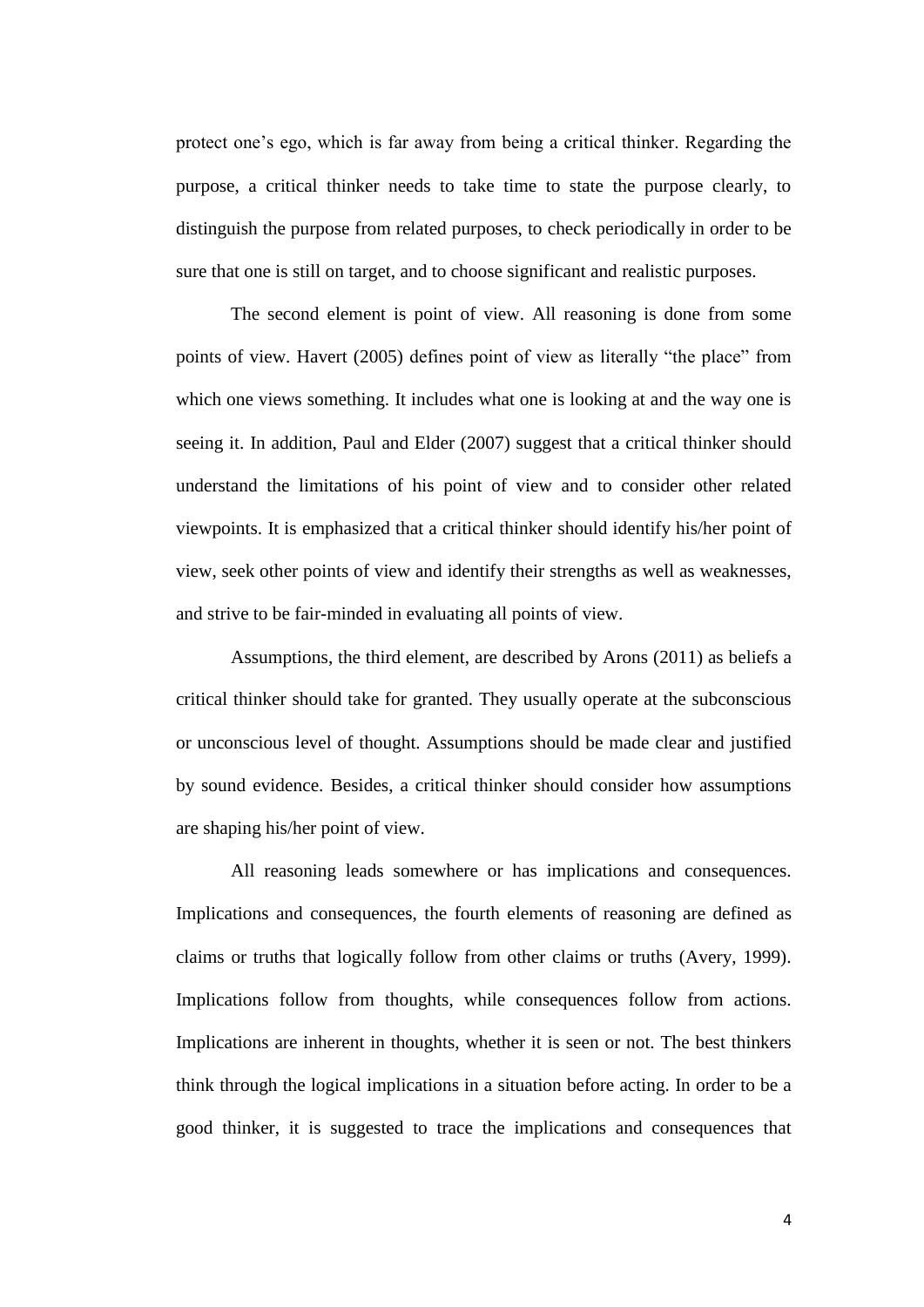follow from reasoning, to search for negative as well as positive implications and consider all possible consequences.

All reasoning is based on data, information and evidence. Information has two primary functions, firstly it is used to restrict claims to those supported by the data and secondly, it is to search for information that opposes position as well as information that supports it. In order to be able to deliver information well, a critical thinker should make sure that all information used is clear, accurate and relevant. Besides, it should be gathered sufficiently. Nosich (2011) categorizes information into the facts, data, evidence or experience used to figure things out. It does not necessarily imply accuracy or correctness. Additionally, the information should be accurate and relevant to the questions or issue being addressed.

The sixth element is interpretation and inference. All reasoning contains inferences or interpretations used to draw conclusions and give meaning to data. Moseley(2005) defines inferences as interpretations or conclusion. Inferring is what the mind does in figuring something out. Inference should logically follow from the evidence. A critical thinker should infer no more or less than what is implied in the situation, furthermore he/she should infer only what the evidence implies, and then, he/she should check inferences for their consistency with each other and identify assumptions underlying inferences.

The next is concepts, theories and definitions. All reasoning is expressed through, and shaped by concepts and ideas. According to Corbett and Eberly (2000), concepts are ideas, theories, laws, principles or hypotheses used in thinking to make sense of things. A critical thinker should be clear about the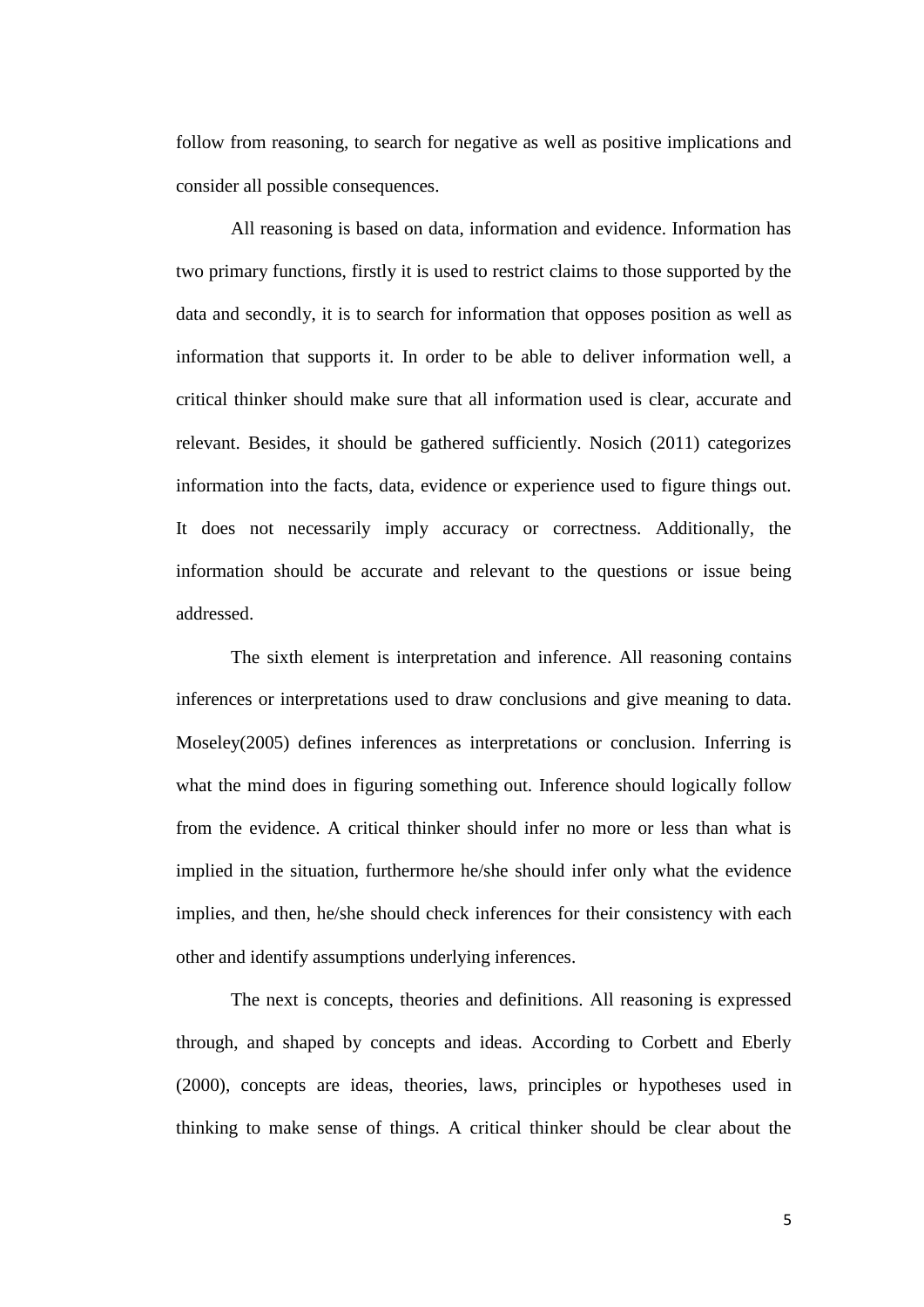concepts in order to be able to explain them clearly. In addition, alternative concepts or alternative definitions of concepts should be considered and used with precision.

Finally, the last element is question at issue. Browne and Keeley (2009) stated that all reasoning is an attempt to figure something out, to settle some question, to solve some problem. The function of an issue is to raise the question which will be answered by the reasoning process. This means that the issue is always a question. When issue is identified as describing topics, this is really incorrect. To find the issue, one should figure out what question the author is trying to answer. One trick is to determine what the [conclusion](http://www.santarosa.edu/~dpeterso/permanenthtml/Phil.CT.lessons02.html#Conclusion) is, then figure out what question is being asked that the conclusion answers. Regarding the question at issue, Lupia and Popkin (2001) suggest to consider taking time clearly and precisely, expressing the question in several ways to clarify its meaning and scope, breaking the question into sub questions, and identifying if the question has one right answer, is a matter of opinion, or requires reasoning from one point of view.

To summarize, the eight elements of reasoning are the fundamental of critical thinking skills. When these elements are regularly cultivated in the students' way of thinking, it will produce thinking habit that continuously stimulates their way of more mature thinking. A study conducted by Scanlan (2006) proved the power of these eight elements of reasoning to improve the students' composition dramatically.

Besides elements of reasoning, standards of reasoning are the self-guided, self-disciplined thinking which attempts to reason at the highest level of quality in

6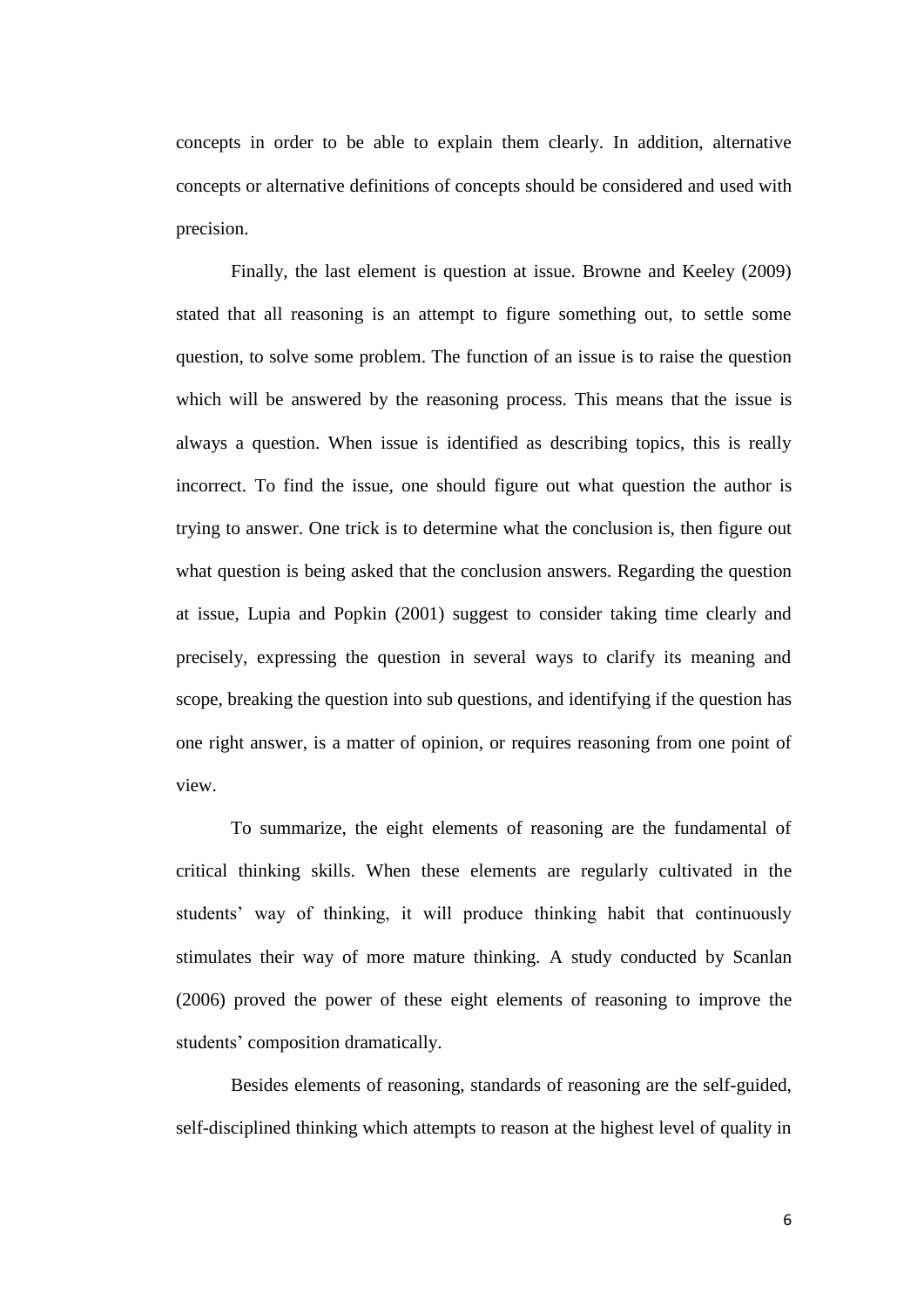a fair-minded way (Elder, 2007). These standards are the other additional critical thinking skills that should be owned by critical thinkers. Critical thinkers recognize the complexities in developing as thinkers, and commit themselves to life-long practice toward self-improvement. Those nine intellectual standards are clarity, accuracy, precision, relevance, depth, breadth, logic, significance and fairness that need to be cultivated thoroughly. Different from eight elements of reasoning, these intellectual standards are to evaluate the author's thinking rather than to evaluate the quality of the author's writing. By cultivating life-long practice and self-improvement, the thinkers will always be able to improve their reasoning abilities.

To sum up regarding the theoretical and practical definition, elements and standards of reasoning, this concept needs to be cultivated in English language teaching and learning. When the thinkers are developed into critical thinkers they will realize that no matter how skilled they are as thinkers, they can always improve the reasoning abilities and commit themselves to life-long practice toward self-improvement.

### **B. CRITICAL THINKING IN READING**

Critical thinking is commonly integrated with various disciplines such as four language skills (reading, listening, writing, speaking), mathematics, sciences and many others. Recent studies on the integration of critical thinking with language skills indicated significant increase of reading and writing skills when critical thinking skills are inclusively integrated in the teaching and learning process (Crook, 2006; Scanlan, 2006). Another study by Niewoehner and Steidle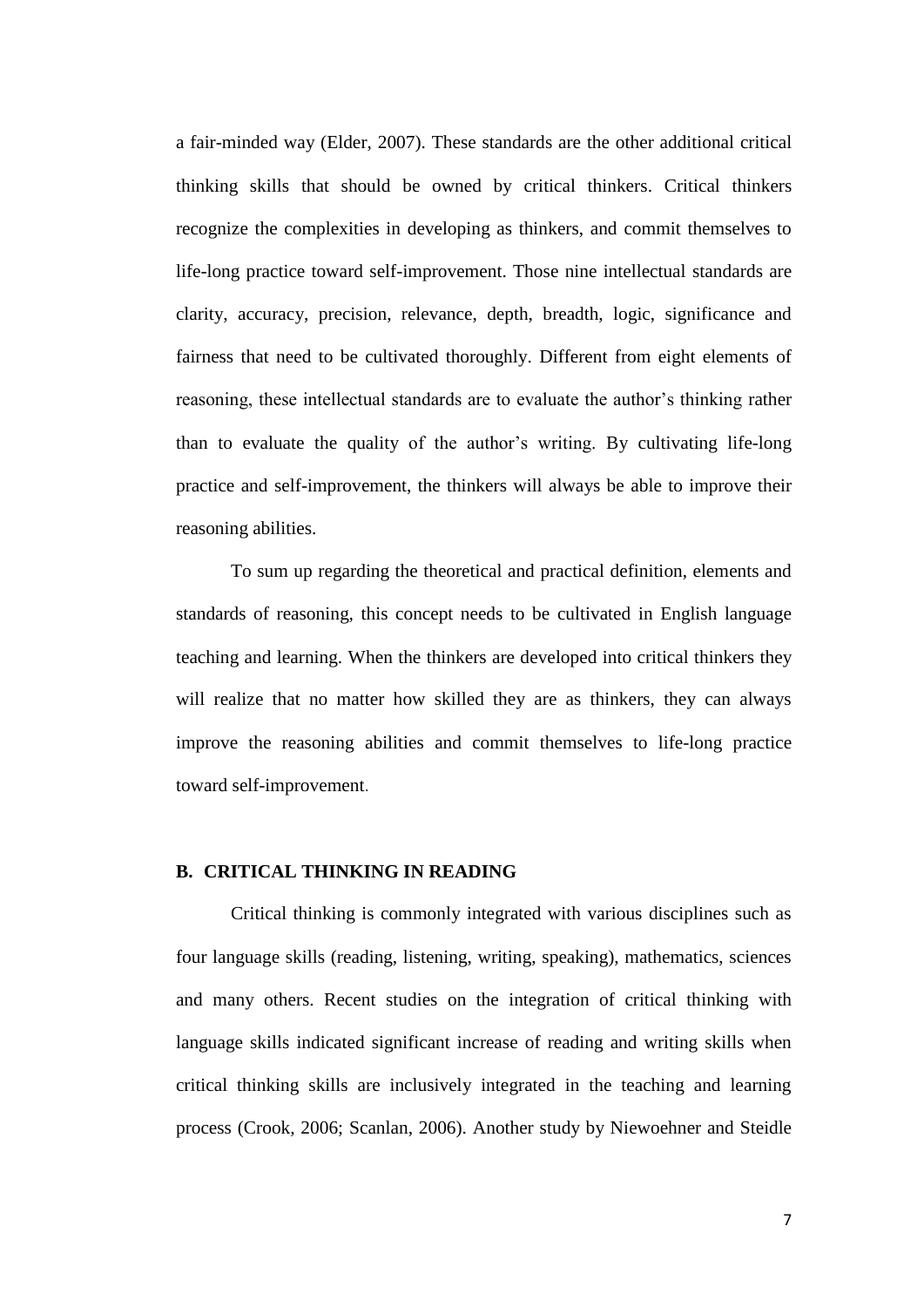(2008) tried to relate critical thinking with leadership lesson that finally could survive the loss of the space shuttle in Columbia. On the basis of such incorporation, the following part will elaborate some reading strategies which relate the reading skills with critical thinking skills.

#### **1. Cognitive Domain in Reading Skills**

Cognitive skills are the primary domain of reading activities. The skills of analyzing, inferring and interpreting a text activate cognitive skills which become the major elements of critical thinking. Ellis (2008) uses a model of critical thinking rooted from Bloom's taxonomy of cognitive skills including things like logic, analysis, evaluation, inference, interpretation, explanation, and synthesis. Alternatively, some other list that decomposes these into further more specific skills could also be used. For instance, analysis can be decomposed into deconstructing, contrasting, and comparing. Accordingly, whatever reading strategies applied by EFL teachers in the teaching and learning process, it will always involve critical thinking skills which later it used as the fundamental reason of assessing the EFL learners critical thinking in reading skills. Before assessing it, it better to know the relationship between critical thinking and reading skills.

### **2. Incorporating Critical Thinking in Reading Skills**

Reading skills in ELT needs to be developed critically to fulfill the demand of globalized era. Kameo (2007) emphasized that Indonesian students need to think critically because they need to understand and evaluate what they are reading. The following part is discussing the relationship between critical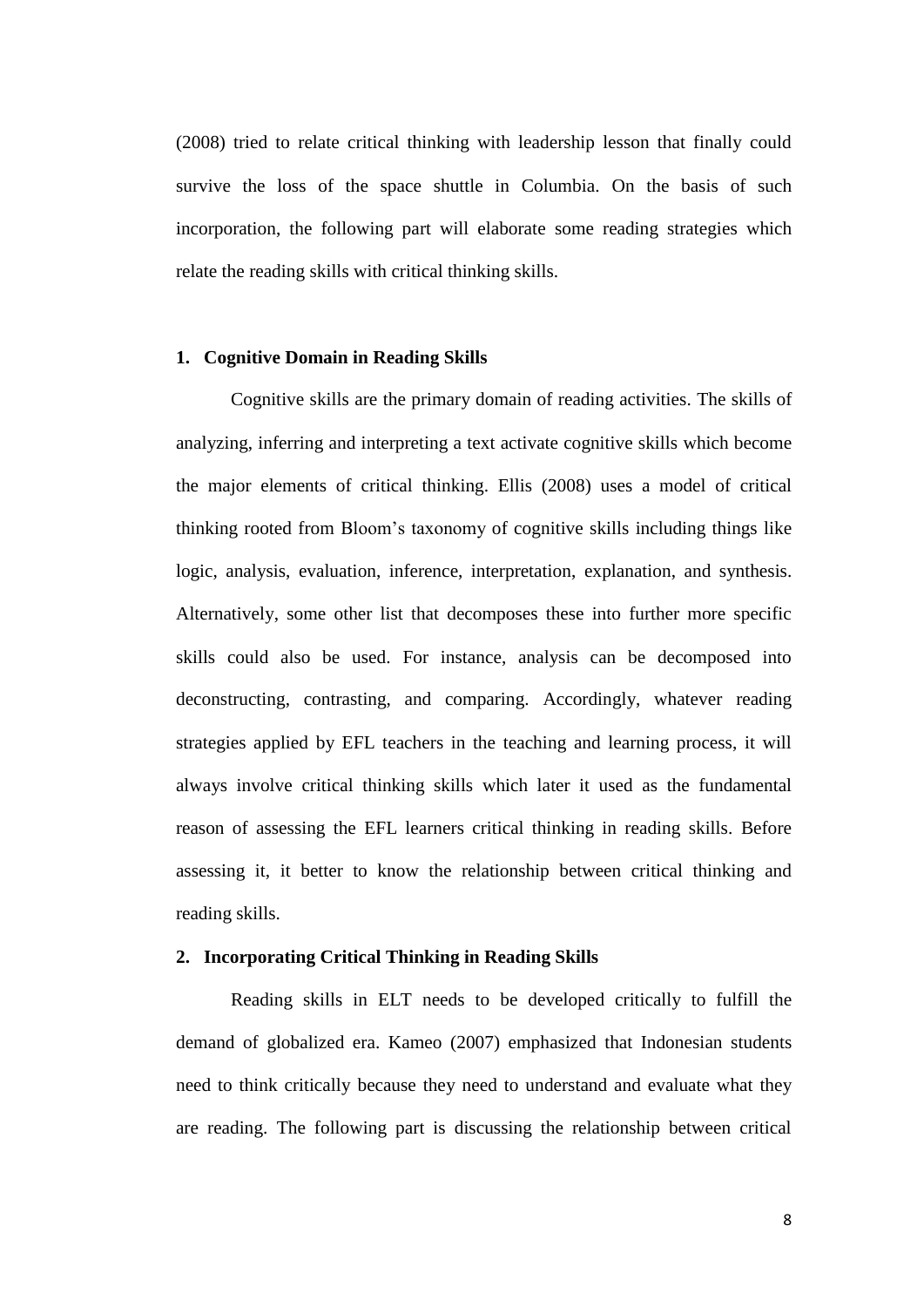thinking and reading, critical thinking versus critical reading and critical thinking assessment in reading.

Reading skills will not be optimally comprehended without incorporating critical thinking in its process of understanding. Understanding the text type by merely reading and answering comprehension questions is not sufficient enough to stimulate EFL learners' critical thinking. By incorporating reasoning skills in the reading comprehension to some extent will help EFL learners to develop a habit of thinking critically. For instance instead of asking question about the main idea and supporting sentences, EFL teachers can incorporate elements of reasoning such as asking about the writer's purpose, the writer's main question to ask in the reading comprehension questions. The more detailed the information about types of questions, the deeper the understanding on the elements and standards of reasoning. Before touching the critical thinking assessment, it is better to know the difference between critical thinking and critical reading.

### **C. CRITICAL THINKING vs. CRITICAL READING**

In the journey of assessing critical thinking in reading, it is necessary to distinguish between critical thinking and critical reading. The former uses the basic elements and standards of reasoning as the fundamental ways of thinking, while the latter applies critical reading strategies to develop it.

### **1. Differences between Critical Thinking and Critical Reading**

Critical thinking is defined previously as a technique for evaluating information and ideas, for deciding what to accept and believe, whereas critical reading is a technique for discovering information and ideas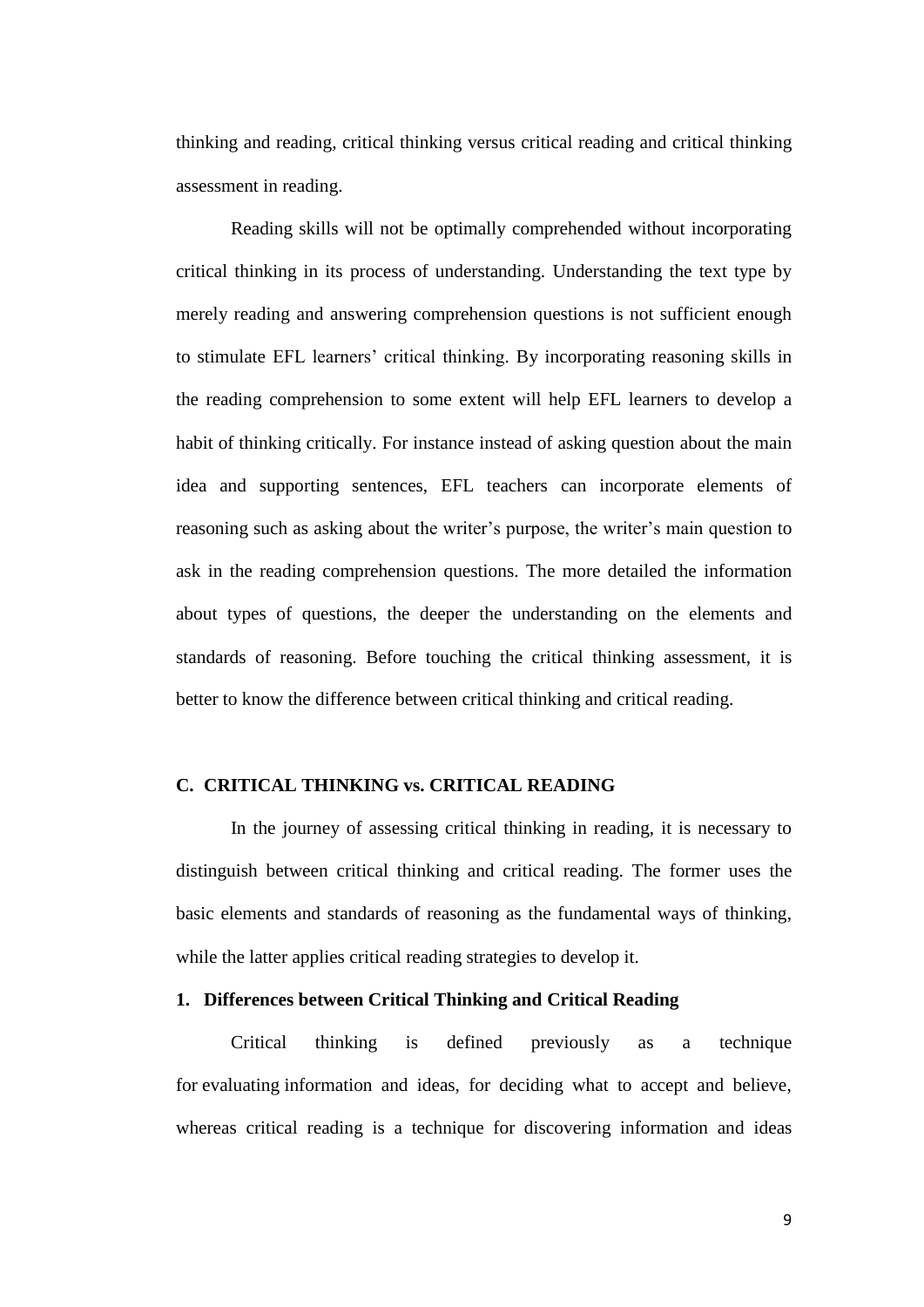within a text (Kurland, 2000). Critical reading refers to a careful, active, reflective, analytic reading. Critical thinking involves reflecting on the validity of reading in light of the prior knowledge and understanding of the world. On the basis of this distinction, it can be inferred that critical reading is a part of critical thinking. Critical reading is reading skills that apply critical thinking in its process of understanding.

### **2. Pedagogical Implications and Its Constraints**

Besides its potential challenge be a critical thinker, implementing critical thinking in the Indonesian classrooms undergo some cultural constraints. The implementation of Critical thinking in Indonesian context requires the full involvement of the teachers. Students could become a good critical thinker only when their teachers begin to think critically too (Kameo, 2007). Accordingly, teachers need to be equipped with critical thinking skills as well. And this needs good cooperation among the members of the school board and all people in charge in national education. The proposed implementation of critical thinking in this paper will be initially conducted in higher education in which the students have already been equipped with reading skills which involve higher order of thinking. And it is initially conducted by assessing reading skills in higher education.

### **D. CRITICAL THINKING ASSESSMENT IN READING**

The need of assessing the EFL learners' performance is the same importance as the need of teaching them. Measuring EFL learners' critical thinking in reading is of equal important to the teaching of it. In order to gain better concept and understanding on critical thinking, a thinker's way of thinking needs to be assessed. Stonewater and Wolcott (2005) introduced a model of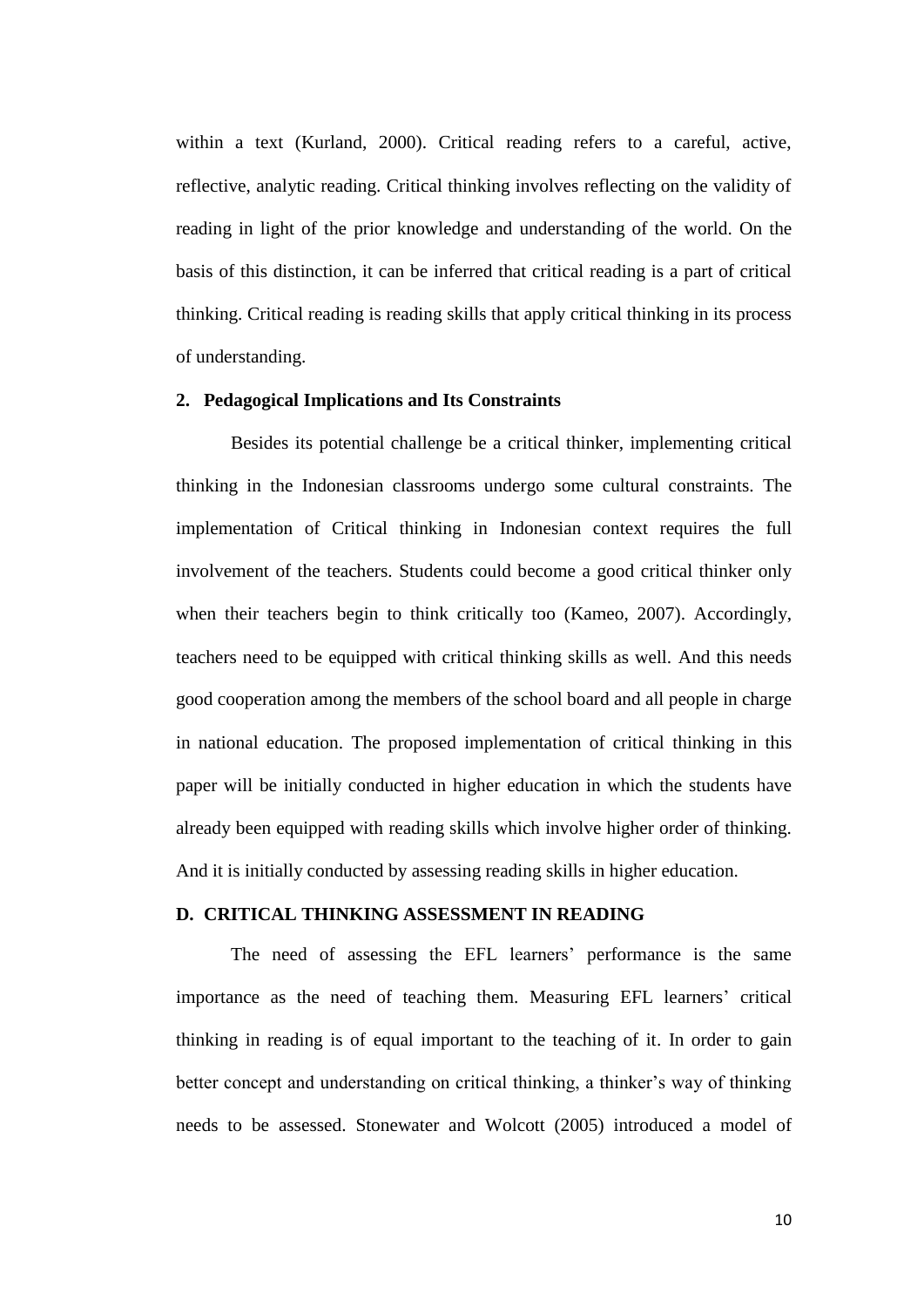assessment rubric for critical thinking (ARC), in which the eight elements and nine standards of reasoning are described on each item. This rubric describes the relationship between a cognitive development approach and critical thinking which is reflected to the Assessment Rubric for Critical Thinking (ARC). This rubric contains reflective judgment interview to gain deeper understanding on critical thinking.

The first model of ARC attempts to analyze the eight elements of reasoning incorporated in the form of question list. For example asking about the first element, establishing purpose, the model of question is like the following: *"What is the main purpose of the article?""In other words, what do you think the author is trying to accomplish?"* The rubric will help EFL learners to analyze the author's way of writing. Questions such as asking about the purpose, the assumption, the concept, the implication and point of view are elaborated in the rubric to measure the author's way of thinking. Some researchers regarding this revealed that this kind of question could arouse the readers' way of thinking into more critical and deep in comprehending an article.

Different from the previous paragraph, the nine standards of reasoning are elaborated in critical thinking assessment to measure the author's way of thinking. The questions described in the test are asking about the clarity of the author in writing the text, accuracy, precision, relevance, depth, breadth, logic, significance and fairness of the author's thinking.

Clarity is the first standard for assessing quality thinking. This standard should be asked in order to gain the clarity of the author's thinking. The questions regarding this clarity such as *"Does the author state clearly what he or she*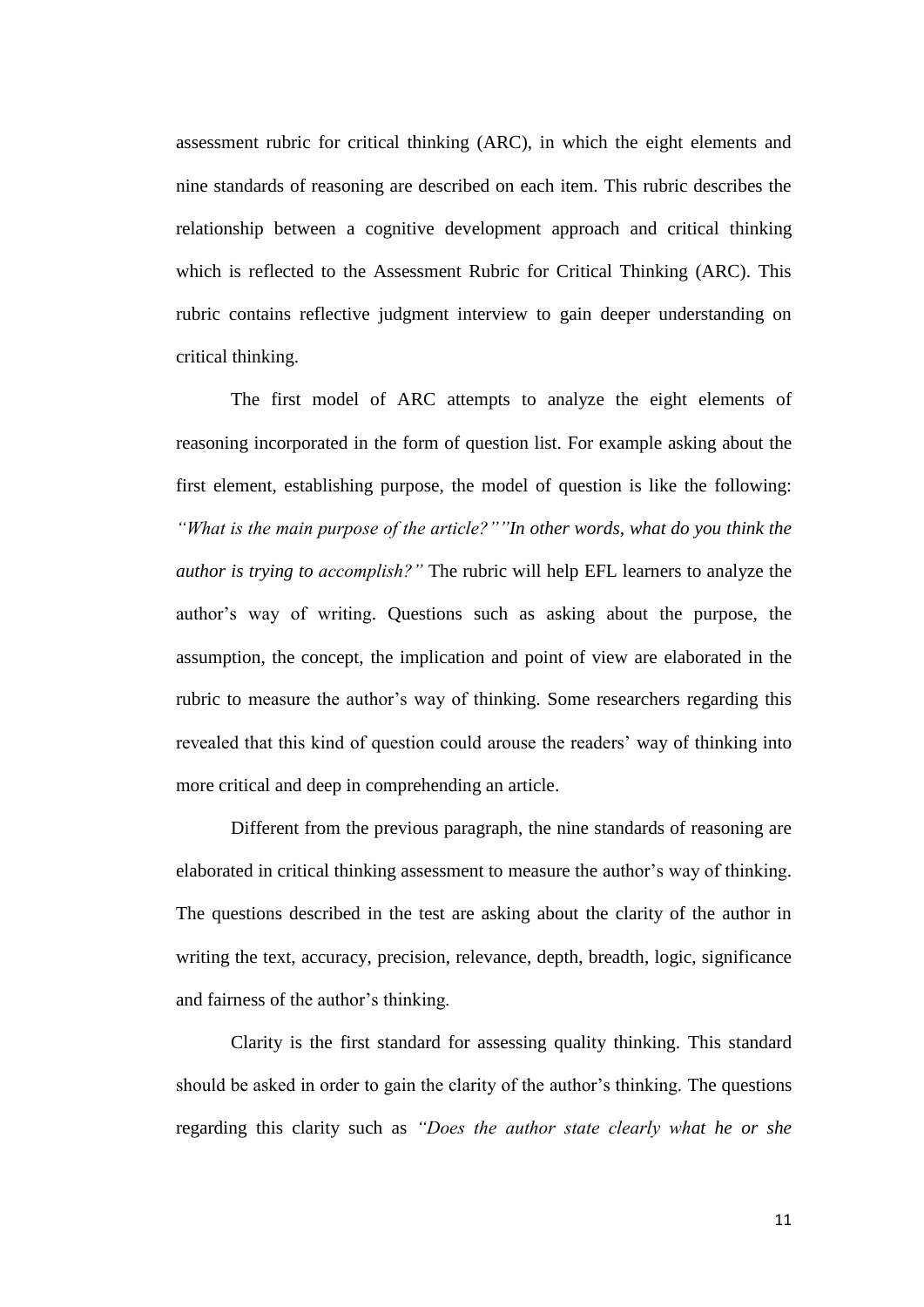*means?", "Does he or she use examples or illustrations that help clarify?", "How do you know?"*

Accuracy is the second standards focusing on the correctness of the information delivered by the author. A good thinker should not automatically believe in the information given by the author. He/she should critically think about the accuracy or correctness of the given information. The possible questions concerning this accuracy are: *"Is the information provided correct?", "Can the information be verified and/or tested?", "How do you know?"*

Precision, the third standard mainly concerns with the precise information delivered in the article. A standard of thinking should be precise, meaning specific and sufficient. Some questions of precision are the following: *"Is the author sufficiently specific in providing details?", "Does he or she need to be more specific?", "How do you know?"*

Relevance, the fourth intellectual standard mainly deals with the appropriateness of the information delivered with the purpose or question being asked. A thinker should be able to answer the following questions *"Does the author stay focused on the purpose or question he or she is trying to address?", "Is the information presented connected to the purpose or question?", "How do you know?"*

Depth, the fifth intellectual standard primarily concerns with the author's deep understanding on the problems arisen in the article. The possible questions are: *"Does the author recognize the complexity of the problem or does he or she treat it superficially?", "Are the main points of the issue addressed?", "How do you know?"*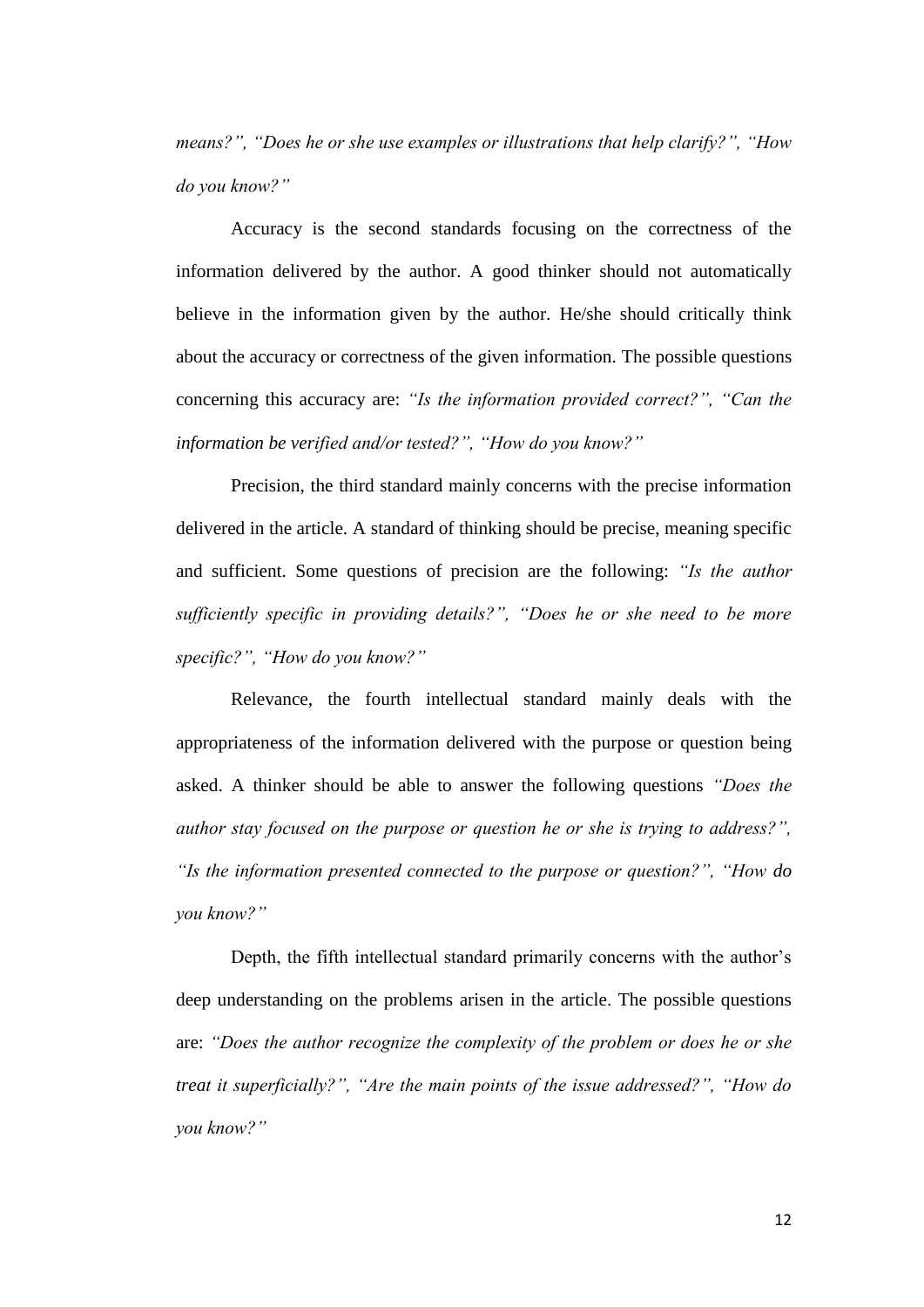Breadth, the sixth intellectual standard of reasoning is talking about the width of the information delivered by the author. It deals with the extent to which the author described the information in the written expression. Some examples of the questions are the following: *"Does the author look at the issue from more than one perspective?", "Should he or she consider author point of view(s)?", "Does he or she need to look at the issue in other ways?", "How do you know?"*

Logic, the seventh standard deals primarily with logical thought of the author. Some questions related to logic are the following: *"Do the conclusions follow from the evidence presented?", "Are there any problems with the reasoning where something does not seem to make sense?", "How do you know?"*

Significance, the eighth intellectual standard is about the important aspects in the author's writing. A thinker should be able to identify whether there is significant aspect of the author's writing. Some questions related to significance are the following: *"Is what the article says significant?", or "Is the subject dealt with in trivial manner?", "Is this the most important aspect of the problem to consider?", "How do you know?"*

Fairness, the ninth intellectual standard deals with morality. The examples of the questions such as the following: *"Is the subject dealt with in a fair manner?", "Does the author consider view points that he or she may not agree with?", "If so, how does he or she respond to them?", "How do you know?"*

To summarize, when intellectual standards of reasoning are asked continuously to the students in analyzing a particular text, their intellectual standards will grow more effectively to gain better critical thinking skills.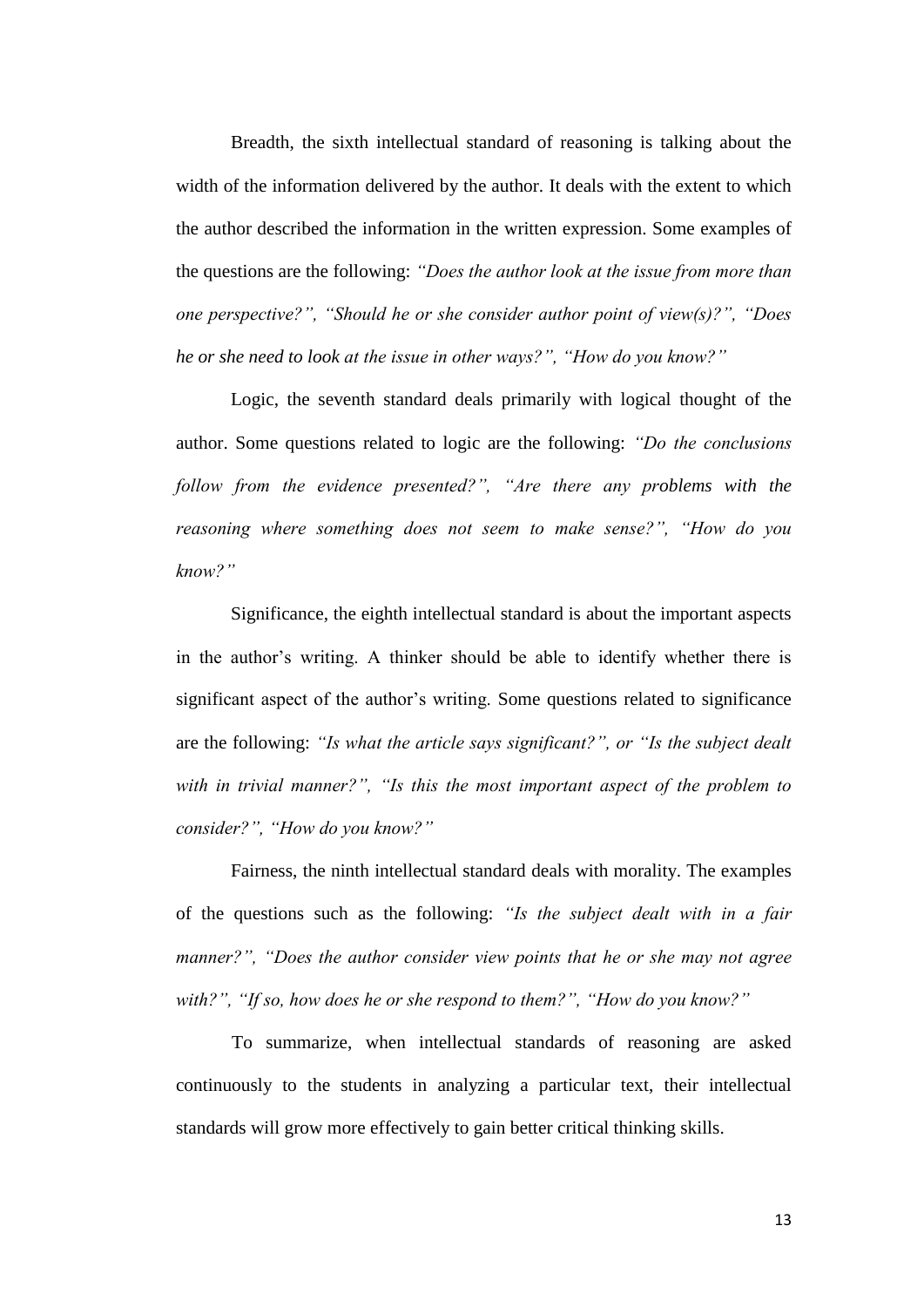### **E. CRITICAL THINKING STAGES**

Critical thinking undergoes a series of process in the form of critical thinking stages. These stages consist of six levels which determine the status of the thinker from unreflective thinker to accomplished thinker (Elder and Paul, 2007). The characteristics of stage one are unawareness of thinking, fail to recognize thinking involving eight elements of reasoning, and unaware of nine appropriate standards of reasoning. The thinker in this category is considered unreflective thinker.

Stage two is initially aware of thinking, develop initial awareness of thinking involving eight elements and nine standards of reasoning, and have very limited skills in thinking. The thinker in this category is called a challenged thinker.

Stage three has characteristics such as having explicit commands of thinking across multiple domains of lives, having basic problems in thinking and making initial attempts to better understand and improve it. He/she also can modify thinking, but have limited insight into deeper levels, and he/she lack of systematic plan for improving thinking. The thinker in this stage is a beginning thinker.

Stage four already has habit to develop thinking, and he/she not only able to recognize problems exist in thinking but also able to recognize the need to attack problems globally and systematically. The thinker is actively analyzing thinking in a number of domains, having limited insights into deeper level of thought, having enough skill to critique own plan for systematic practice, and to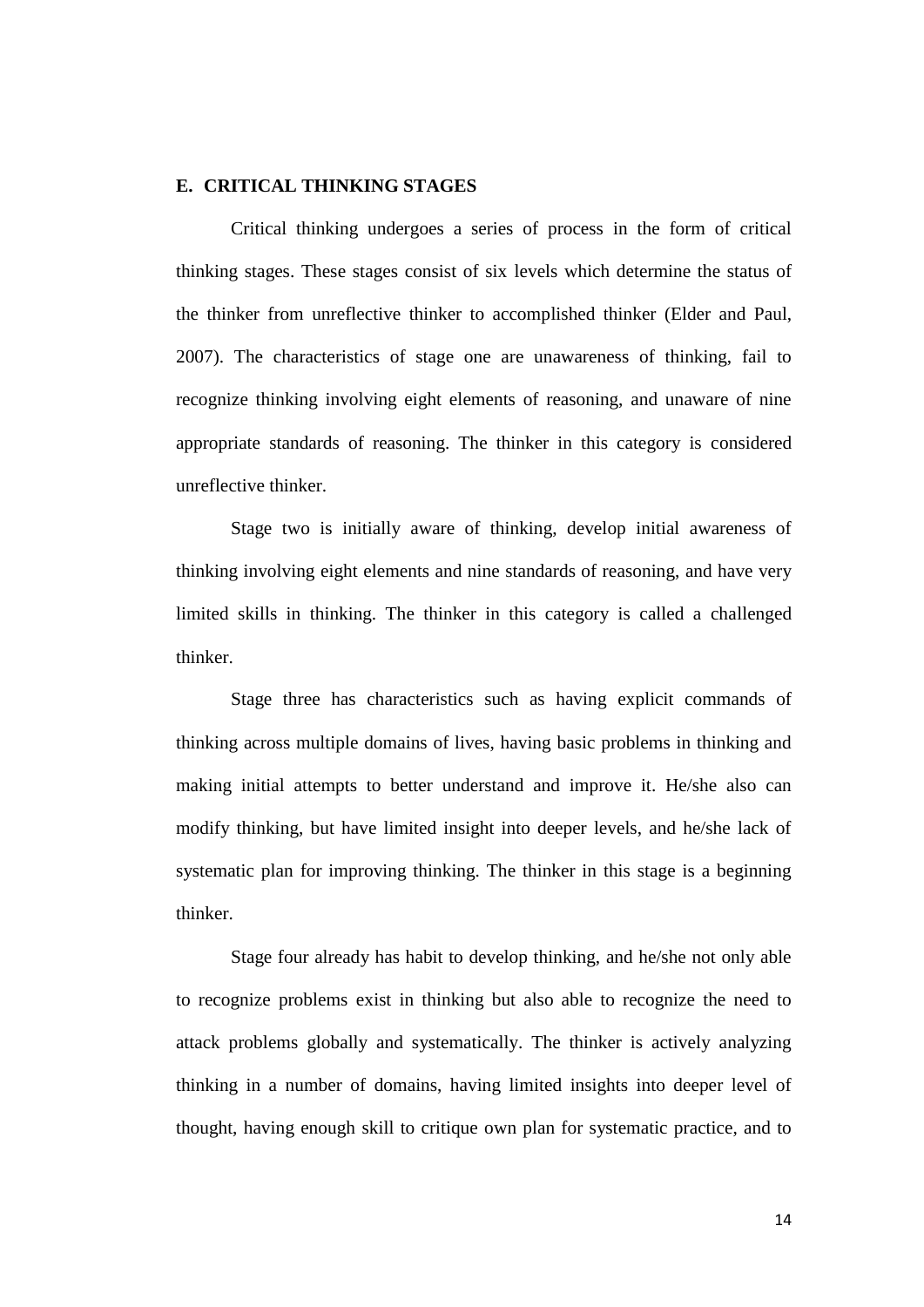construct a realistic critiques of their powers of thought. Thinker in this phase is called practicing thinker.

Stage five could establish good habit of thought, not only actively analyze thinking in all significant domains and lives but also have significant insight into problems at deeper level of thought. The thinker is able to recognize the egocentric and sociocentric thought in one's thinking, as well as actively and successfully engaged in systematic monitoring of eight elements of reasoning. He/she is knowledgeable to assess thinking for reasoning. Thinker in this stage is categorized as advanced thinker.

The final stage, stage six not only has systematically taken charge of thinking but also continually monitoring revising and re-thinking strategies for continual improvement. This thinker could deeply internalize the basic skills of thought, have conscious realization, and have high level of control over the egocentric nature. Thinker in this highest phase is called accomplished thinker.

In conclusion, critical thinking stages could be used for self-assessment, in which a critical thinker wants to know the progress of understanding an article. By knowing the status, at least a critical thinker could be aware of his competence in thinking critically. To sharpen one's way of thinking critically, he/she should always be aware of being a good critical thinker.

#### **CONCLUSION**

As a part of cognitive and reading skills, critical thinking skills could be assessed using assessment rubric for critical thinking. From the result of the assessment whether a thinker is in the level of advanced, proficient, progressing or beginning, the critical thinking stages could be revealed by knowing the status of

15